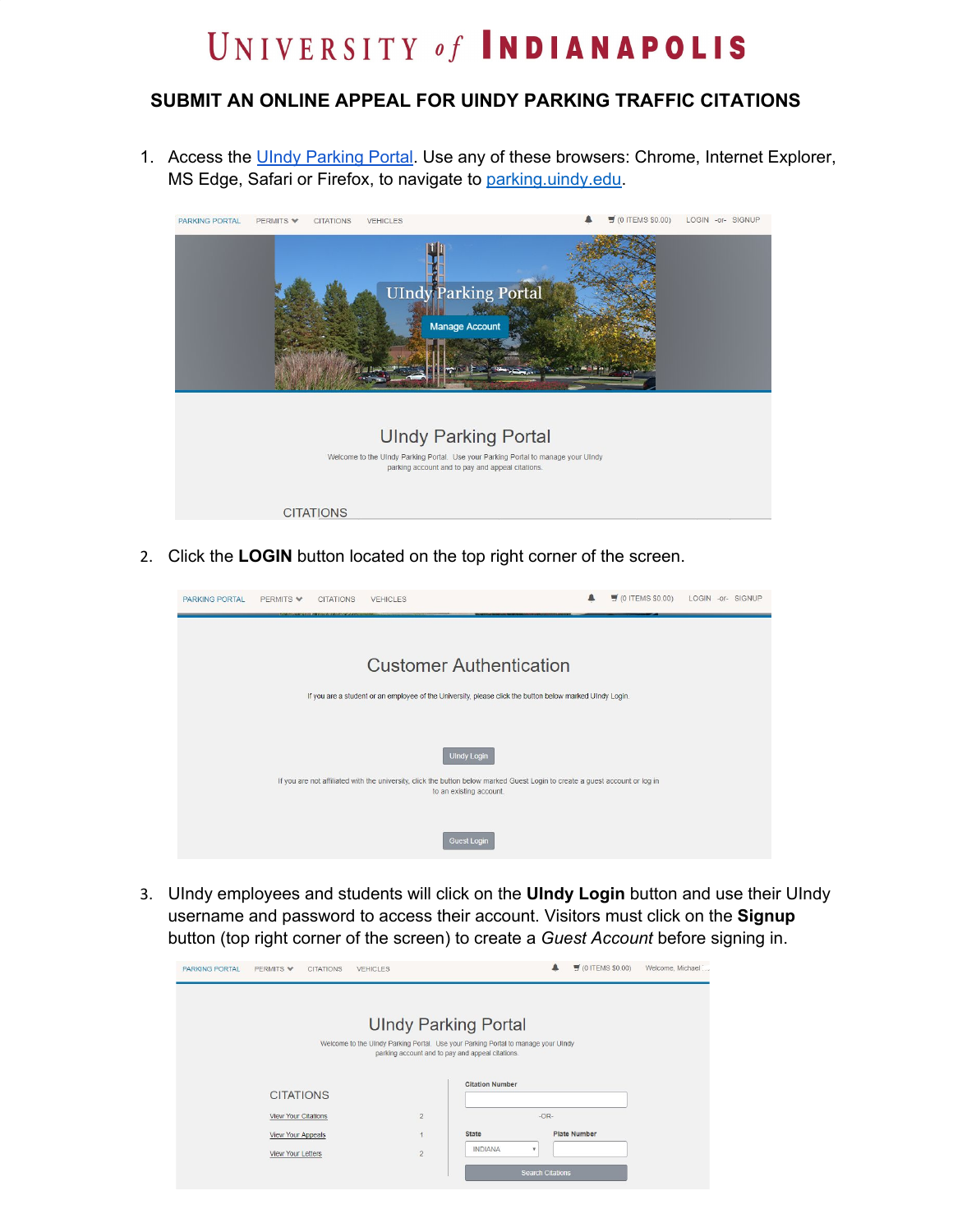4. Click on the **Citations** button located on the top left side of the screen. This will provide you with a list of all citations issued to you and their current status.

|             | <b>View your Parking Citations</b><br>Below is a list of the citations associated with the vehicles in your account. |                |                   |               |          |                                 |                      |
|-------------|----------------------------------------------------------------------------------------------------------------------|----------------|-------------------|---------------|----------|---------------------------------|----------------------|
|             |                                                                                                                      |                |                   |               |          | YOUR CITATION(S) TOTAL \$110.00 | Add To Basket        |
| Citation #  | <b>Status</b>                                                                                                        | <b>Balance</b> | <b>Issue Date</b> | License Plate | Location | <b>Appeal this Citation</b>     | Pay this Citation    |
| UI200200001 | Unpaid                                                                                                               | \$60.00        | 02/12/2019        | $KF ***$      | Lot 13   | Appeal                          | <b>Add to Basket</b> |
| C200200001  | <b>Unpaid</b>                                                                                                        | \$50.00        | 02/12/2019        | KFI***        | Lot 13   | Appeal                          | <b>Add to Basket</b> |

- 5. Click the **Appeal** button beside the citation(s) to be appealed.
- 6. You will be prompted to enter your license plate number. Click the **Confirm** button.

|                              | <b>Appeal Agreement</b>                                                                                                               |
|------------------------------|---------------------------------------------------------------------------------------------------------------------------------------|
|                              | Review the details of your citation below and carefully read the agreement. When you are ready to proceed, click Next<br>to continue. |
|                              |                                                                                                                                       |
| <b>Citation Number</b>       | UI200200001                                                                                                                           |
| <b>Citation Date</b>         | 2/12/2019 10:45:12 AM                                                                                                                 |
| <b>License Plate</b>         | <b>KFISH8 IL</b>                                                                                                                      |
| <b>Citation Balance</b>      | \$60.00                                                                                                                               |
| <b>Payment Status</b>        | Unpaid                                                                                                                                |
| <b>Violation Description</b> | Speeding                                                                                                                              |
|                              | I agree that I have read and understood the rules and regulations of the parking office as they relate to citation appeals.           |
|                              | I have read and understand the above statements                                                                                       |
|                              | Next                                                                                                                                  |

7. Review the details of the citation and carefully read the agreement. When you are ready to proceed, acknowledge that you understand the rules and regulations of the parking office as they relate to citation appeals, and then click **Next** to continue.

| Email                                      |
|--------------------------------------------|
| nolotm@uindy.edu<br>Add<br>٠               |
| Appeal Reason (10 - 500 characters)        |
|                                            |
| 500 characters left                        |
| Attachment 1                               |
| Choose File No file chosen                 |
| Attachment 2                               |
| Choose File No file chosen                 |
| Attachment 3<br>Choose File No file chosen |